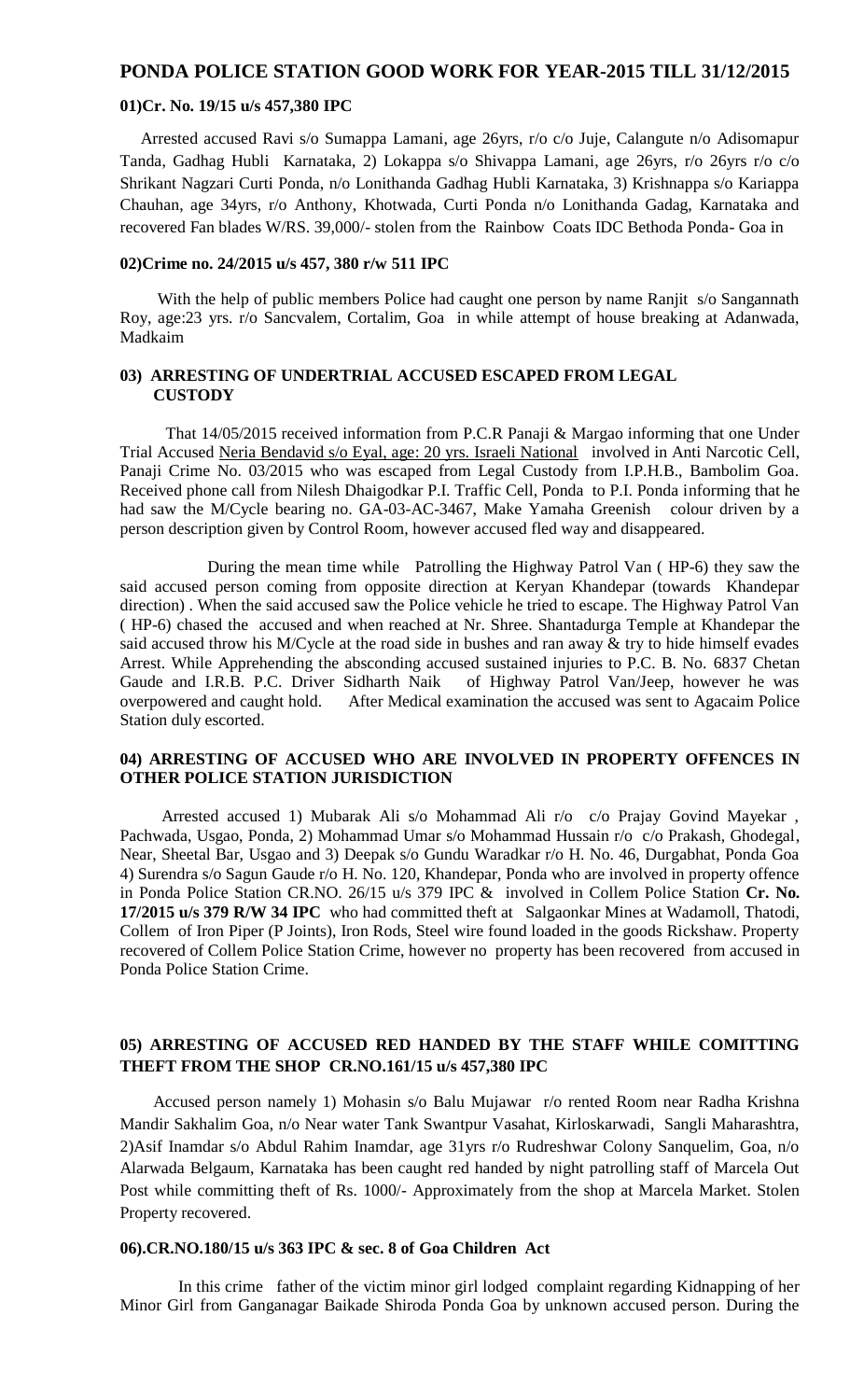course of investigation obtained call details and locate the Victim Minor Girl at Delhi. Staff deputed and located the said victim girl , rescued her and brought to Goa who later on stated that she was willingly left her house.

#### **07)CR.NO.184/15 u/s 20(b)(ii)(a) of NDS Act**

 Accused person namely Chandrashekar s/o Hanaumant Navdogi, age 30yrs r/o Amaywada Tonca Near ferry Marcela Ponda Goa arrested in Narcotic raid was laid during which accused was found having in possession illegal 72.72 grams Narcotic drugs I,e, Ganja respectively all W/Rs.2500/- approximately was recovered from his possession.

#### **08)CR.187/15 u/s 457,380 r/w 34 IPC**

 Accused 1) Gangadhar s/o Raju Pawar, age 20yrs, r/o Behind Marcela Out post Marcela Goa, n/O Karnataka, 2) Sanjay s/o Yeshwant Shinde, age 19yrs r/o Khandola Marcela Ponda Goa, n/o Dharwad Karnataka are arrested in CR.187/15 u/s 457,380 r/w 34 IPC for committing theft of Burners installed to gas stores and other spares parts, all w/Rs. 5000/- approximately. The stolen property W/Rs. 5000/- has been recovered from their possession.

#### **09)CR.No.190/15 u/s 356,379 IPC ( By Police & Public)**

 That on 04/08/15 near Hanuman Temple Warkhande, Ponda Goa, accused person Rajesh s/o Rama Surlakar, age 25yrs r/oH.NO.507, Velgem, Pali, Bicholim, Goa was snatched the hand bag Purse containing cash of RS. 15,000/- in different denomination i.e.10 X Rs.1000 currency notes all W/RS. 10,000/- and 10 X Rs.500 currency notes all W/RS. 5,000/- & fled away from the spot caught red handed with the help of Public. Recovered cash of Rs. 15000/- from his possession

#### **10).CR.NO. 188/15 u/s 20(b)(ii)(A) of NDPS Act.**

 Accused accused Gulab s/o Dudnath Bind, age 40yrs r/o n/o Bhori, Zilla-Badohi, Thana, Uttar Pradesh was caught red handed for being in illegal possession of 48grms dry green colour leafy substance i.e. Ganja W/Rs. 1700/- approximately without possessing any legal documents with one wooden made Chilim and cash of Rs. 11,865/-

#### **11)CR.NO.275/15 u/s 420,464,468,471 r/w 34 IPC**

 Arrested accused namely 1) Amardeep s/o Shivanand Rathod, age 29yrs r/o H.NO.161, Zarwada Anjuna Bardez Goa, 2) Mukesh s/o Madhukar Sawant, age 36yrs r/o H.No.161, Zarwada Anjuna Bardez Goa, who made forged their documents such as election card, Bank A/C statements, etc. and produced before the consumer goods dealers and taken the consumer goods in their possession by obtaining Bajaj Finance and sold the same to other customers there by cheated Bajaj Finance for tune Rs. 2,48,899/-. Recovered 03 LED T.V and 03 A/C.

#### 12) **CR.NO.278/15 u/s 302 IPC**

 Arrested accused lady Smt. Amita w/o Tatu @ Nilesh Bhomkar, age 22yrs r/o H.NO.250/2, Warchawada Bhoma for Assaulted her husband with wooden danda and sustained injuries to his head and other parts of body due to which he was expired thus the accused lady killed her husband immediately within 02 hours by Police. Accused lady is in judicial Custody.

## 13)**CR.NO.293/15 u/s 363,342,376 of IPC and sec. 8(2) of GCA 2003 and sec.4 of POCSO Act 2012**

 Arrested accused Vijay @ Viju s/o Kantappa Bhiradar @ Biradar r/o H.No.376/111, Ashewada, Bethora, Ponda Goa native of , Bagalkot, Karnataka, kidnapped the minor daughter( 13 months Old) of the complainant from his legal custody and took her into the vehicle belonging to the father of accused and had forcible sexual intercourse with the minor child. Accused who was hiding himself has been arrested from Ashemwada, Bethora, Ponda Goa. Accused is in Judicial Custody.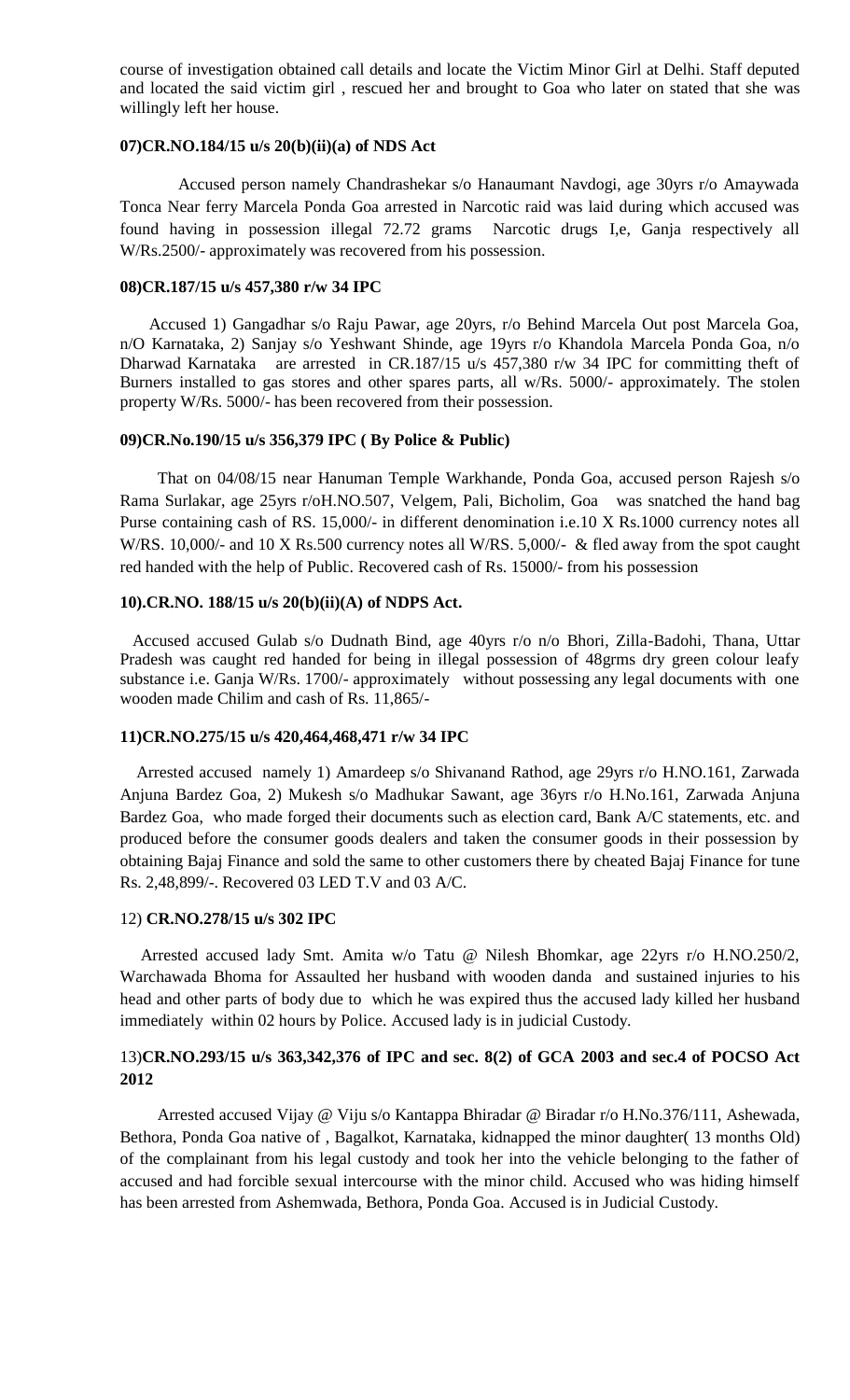## MORMUGAO POLICE STATION GOOD WORK FOR YEAR-2015 TILL 31/12/2015

An offence vide Cr. No. 26/15 U/s 302, 449, 397 IPC. Dt. 10/06/2015 was registered on the receipt of complaint from Mrs. Deepali d/o Laxman Kanse, that unknown persons committed murder of her aunty namely Rukmini w/o Pandurano Kanea A

An offence vide Cr. No. 26/15 U/s 302, 449, 397 IPC. Dt. 10/06/2015 was registered on the receipt of complaint from Mrs. Deepali d/o Laxman Kanse, that unknown persons committed murder of her aunty namely Rukmini w/o Pandurang Kanse, Age. 52 Years.

The accused was unknown and there was no clue of the accused. However with the sincere efforts of all the staff & officers of this Police Station and valuable directions given by superiors the case was detected and the accused was arrested, and stolen property was also recovered. Brief facts of the case are as under.

## Cr. No. 26/15 U/S 302, 449, 397 IPC DT. 10/06/2015

That on 10/06/2015 at 14.45 hrs registered an offence upon the complainant of one Mrs. Deepali d/o Laxman Kanse, age 44 yrs, r/o H.No, 350/70, c/o Prabhakar Dessai, Bharat Line, Bogda. Mormugao, Goa & N/O Malgaon, Sawantwadi, Maharashtra to the effect that on 10/06/2015 in between 07:45 hrs to 13:00 hrs at H.No. 350/70, c/o Prabhakar Dessai, Bharat Line, Bogda, Mormugao, Goa the unknown persons committed murder of her aunty namely Rukmini w/o Pandurang Kanse, Age. 52 Years by using hard blunt weapon on her head and neck and caused her death

Hence offence vide Mormugao Police Station Cr. No. 26/15 U/s 302, 449, 397 IPC stands registered.

On 14/06/2015 at 17.00Hrs accused lady namely Gracy Gita Shetty w/o Macario Joao Velho, Age 39 Years r/o c/o Agnelo Mascarenhas, Nr. Bharat Line Bogda, Mormugao was arrested on 14/06/2015 at 15.00 Hrs.

Further stolen gold worth Rs. 2.90,000/- and cash of Rs. 9,100/- was also recovered.

Further after completing the investigation the case was charge sheeted Vide C/S No. 51/2015. Dt. 10/09/2015 and same is pending trial in Dist. & Sessions Court Margao.

# QUEPEM POLICE STATION GOOD WORK FOR YEAR-2015 TILL 31/12/2015

With reference to the above, I am to submit that, on 09/05/2015 at 11.49 hrs registered an offence vide Quepem Police Station Cr.No.40/2015 u/s 302, 201 IPC upon the complaint of Mr.Mustak s/o Hassan Khadarbhai r/o Padamol, Sirvoi, Quepem Goa to the effect that in between afternoon of 05/05/2015 at 18.46 hrs of 08/05/2015 at Newwada, Tollegal, Shirvoi, Quepem unknown accused person committed murder of the brother in law of the complainant namely Shanul s/o Shajaan Sharif age 38 yrs r/o Padamol, Sirvoi, Quepem n/o Basapur, Hukeri, Belgum, Karnataka and buried the dead body in the soak pit for destroying evidence.

During the course of investigationupon reaching at the spotm it was noiced that dead body of un-identified person was seen buried with mud and dry leaves, banana leaves and branches of jungle trees in the soak pit belongs to the house of Mr. Nazir Pathyekhanawar, New Wada, Telegal, Shirvoi, Quepem. As such secured presence of SDM Quepem and dead body was exhumed from the soak pit and conducted detail scene of offence Panachanama in the presence of two respectable panch witnesses and necessary exhibits were preserved, dead body of the deceased was identified to be Shanur s/o Shajan Sharif age 38 yrs c/o Murlak Hussain Khadarbai r/o Padamol, Shirvoi, Quepem Goa.

Further during the course of investigation suspected accused person namely Mr. Nazir s/o Mehaboob Pathyekhanawar r/o New wada, Telegal, Shirvoi, Quepem n/o Karnatka was apprehended and placed under arrest in aforesaid crime on 09/05/2015 and after completion of investigation the case was chargesheeted and same is pending trial before Hon'ble Session Court Margao.

2- That on 8/9/15 at 22.39 PSI, Shri.Vinayak Patil of Quepem Police Station lodged a complaint on behalf of state that, on 8/9/2015 between 19.15 hrs to 21.05 hrs at near JMFC court, Quepem one Mr. Mahboob @ Pappu @Ayyan s/o Rasulsab Sayyad age 24 Yrs. r/o H.No.152,Dattawadi, Sanvordem was found in illegal possession of 92.50 Grams of Ganja W/Rs.5000/- approximately, without possessing any legal documents.

In this connection registered an offence vide Quepem Police Station Cr.No.90/15 u/s 20(b)(ii)(A) NDPS Act 1955 Dtd 8/09/2015 at this Police Station. During the further course of investigation the accused person has been arrested and seazied 92.50 Grams of Ganja W/Rs.5000/- approximately. C